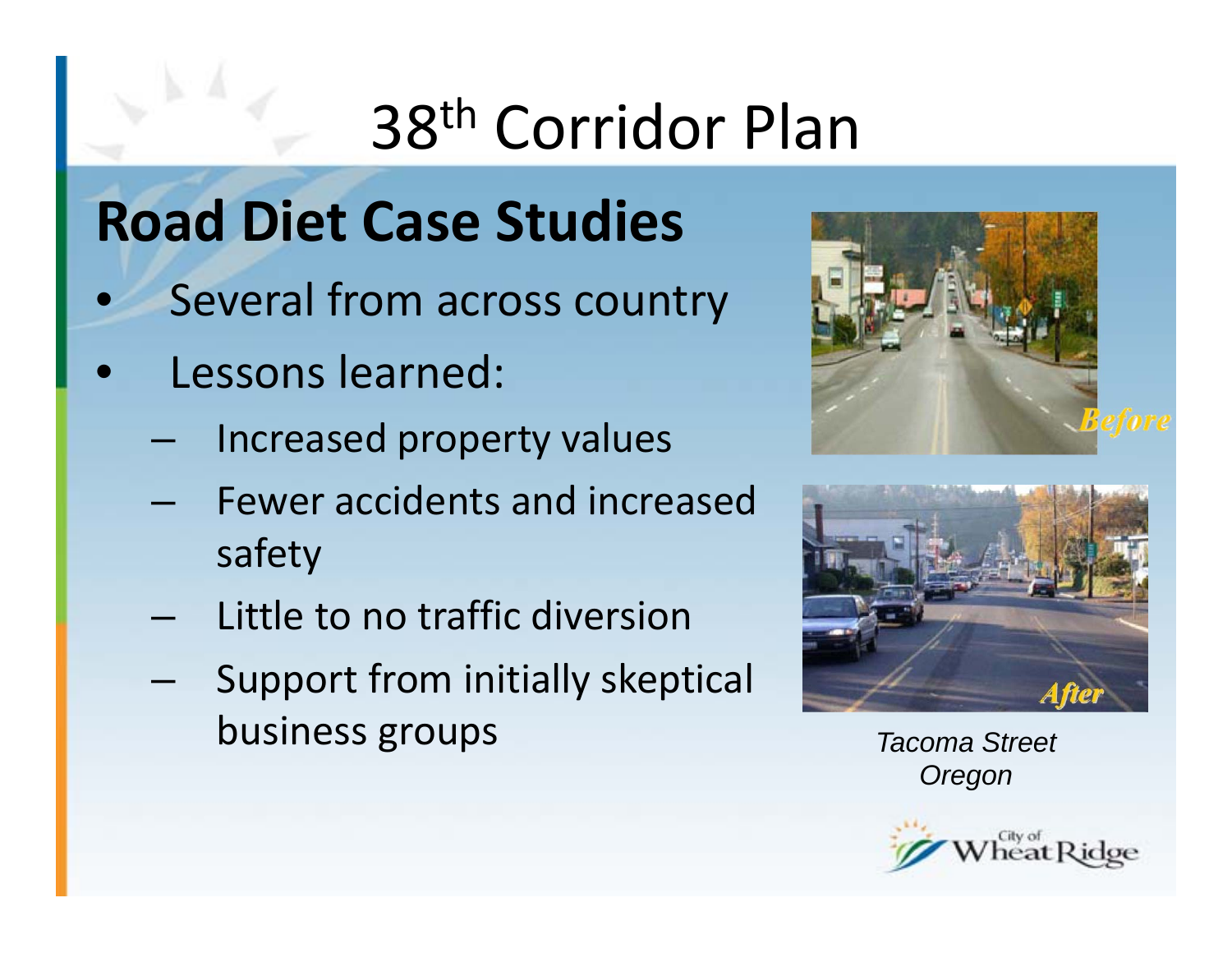# 38th Corridor Plan

#### **Road Diet Case Study**

- $\bullet$  Tacoma Street – Oregon
	- 60' right‐of‐way
	- One mile mixed use corridor connecting to downtown
	- 15,000–30,000 vehicles per day
	- Restriped from 4 lanes to 2 lanes with center turn lane
	- Residents and property owners support retaining current section

Source: Rich Newlands, Portland Bureau of Transportation





*Tacoma Street Oregon*

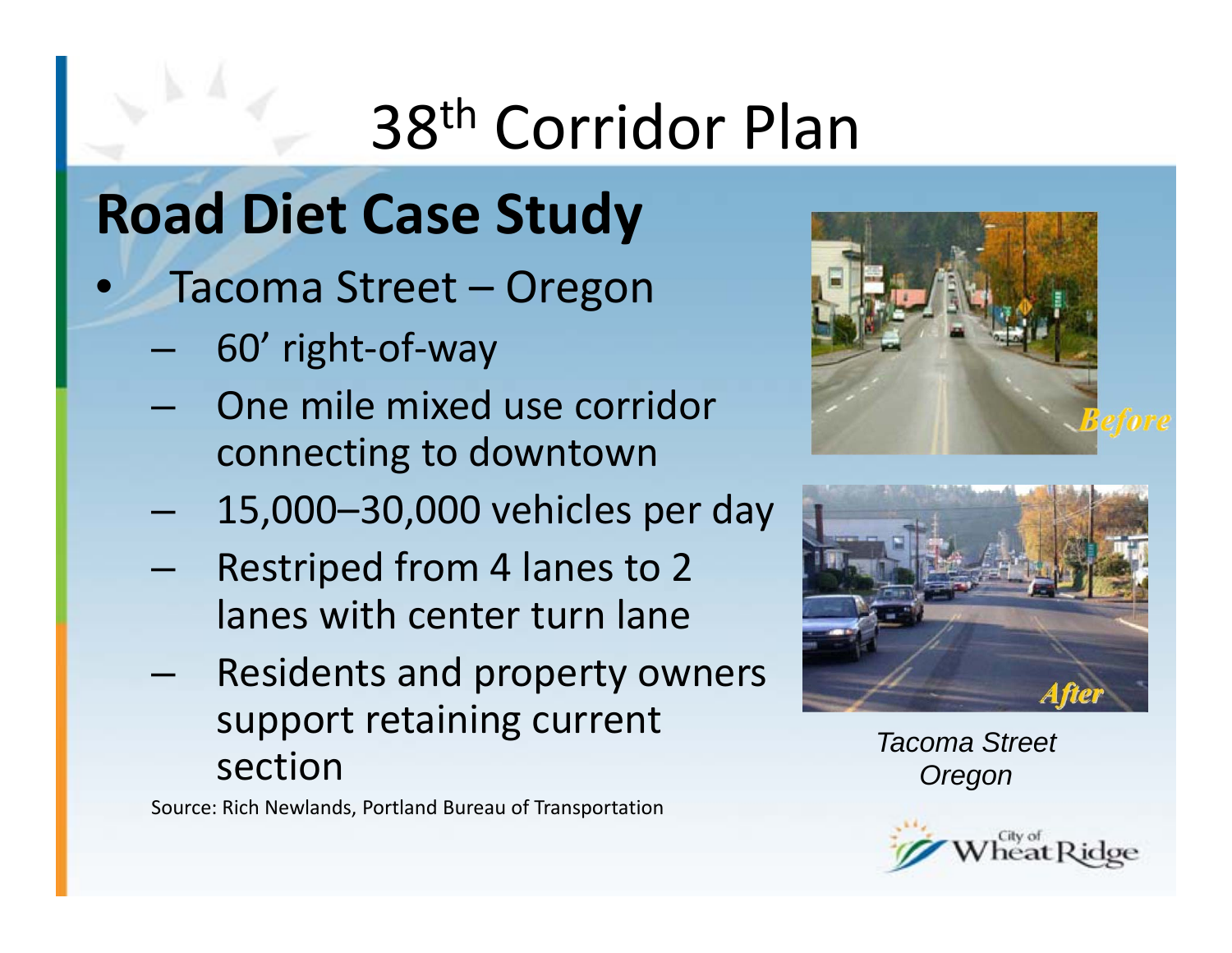# 38th Corridor Plan

#### **Road Diet Case Study**

- $\bullet$  Fourth Plain Blvd – Washington
	- –17,000 cars per day
	- – One‐mile principal arterial with residential and commercial uses
	- – Restriped from 4 lanes to 3 lanes with added bike lanes in 2002



"Before" Road Diet



"After" Road Diet

*Fourth Plain Boulevard Washington*



Source: Rosales, Road Diet Handbook Overview